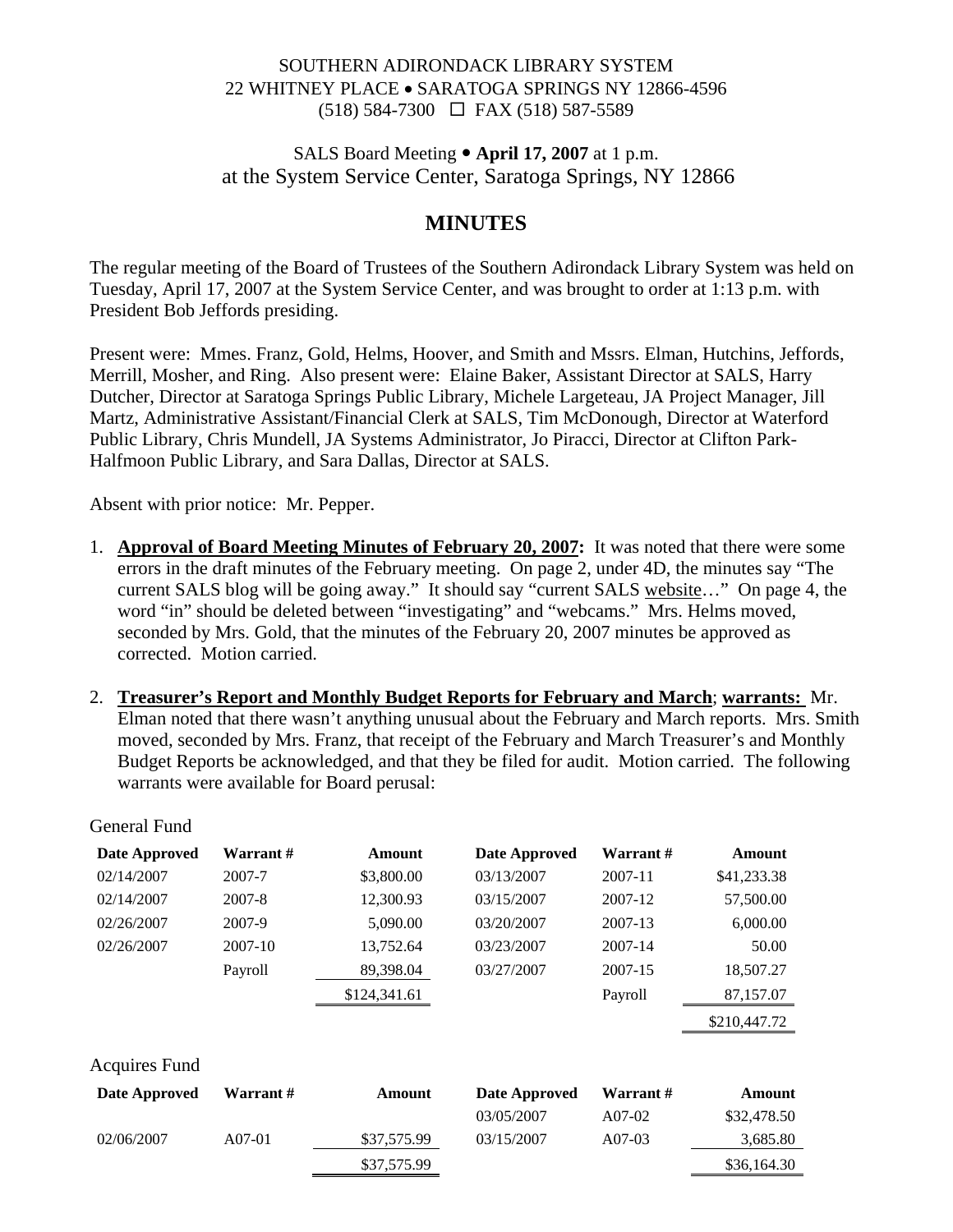## 3. **Director's Report:**

- A. *Personnel*: Sarah Hinman has resigned her position.
- B. *Certified Public Library Administrator*: SALS, partnering with PLA and Adirondack Community College will offer Continuing Education programs; there will be two courses a year for the next four years.
- C. *Joint Automation Report*: Mrs. Largeteau reported that the Joint Automation Council voted that there will be no fee increases in 2008. New committees have been formed; the Database Committee is working to select databases. The PAC Committee has been evaluating *Cybrarian*, a tool that "times out" computer workstations. SALS was asked by Polaris to beta test *Simply Reports*.
- D. *Gates Update*: Mary Hanley and Chris Mundell, JA staffers are working with 19 libraries selected by Gates as possible participants in a Gates project. Libraries will need to secure a 25% match year 1, and 50% match year 2. Funds need to be applied for through the Division of Library Development. Computer equipment must be purchased and installed by September 2008 (year 1) and September 2009 (year 2).
- E. *Construction*: Cheryl Gold suggested that we work with Anne Van Ingen, Director of the Architecture Program for the NYS Council on the Arts regarding library building projects. Ms. Van Ingen will be at SALS on Monday, June 4 at 10 a.m. to talk about NYSCA's technical assistance program. SALS staff will gather information about a proposal for a circuit-rider to do an assessment of the member library buildings in need of rehabilitation. Architect Paul Mays is also interested in the project. Construction grant information has been distributed. There are two construction grant programs this year.
- F. *GLE Folklife collection*: The Folklife Collection from Crandall Public Library has been moved to SALS. Todd DeGarmo, the Director of the Collection, volunteered to give a tour after the meeting.
- G. *Legislative Update*: There is an extra \$5 million for libraries in the New York State budget. Also included is \$14 million for construction.
- H. *Annual Meeting*: Polly Alida Farrington will speak at the Annual Meeting, on *Library 2.0: Meeting Community Needs*. Other details of the meeting were discussed. Mr. Elman moved, seconded by Ms. Hoover, that \$20 per person be charged. Motion carried. Mrs. Baker reminded the Board that **next year's** meeting would be the **50th**.
- I. *Other*: The top downloadable audio book is Angels and Demons by Dan Brown. From March 1 through April  $15<sup>th</sup>$ , there were 968 accesses; 904 checkouts plus 64 renewals. About half of the circulation is from Clifton Park-Halfmoon Public Library and Saratoga Springs Public Library; the rest from all other libraries. The service has only been available for one month.

Kudos to Jennifer Ferriss and her department. The turn around time for the department is 24 hours from the time the boxes arrive or the online request forms back to the member libraries. We have been asked by Sandra Nelson and June Garcia to write an article about our planning process for a national professional journal.

Art Reinhart has resigned from the Pember Library in Granville to take a position at the State Archives.

Harry Dutcher, Director at Saratoga Springs Public Library, has announced his retirement.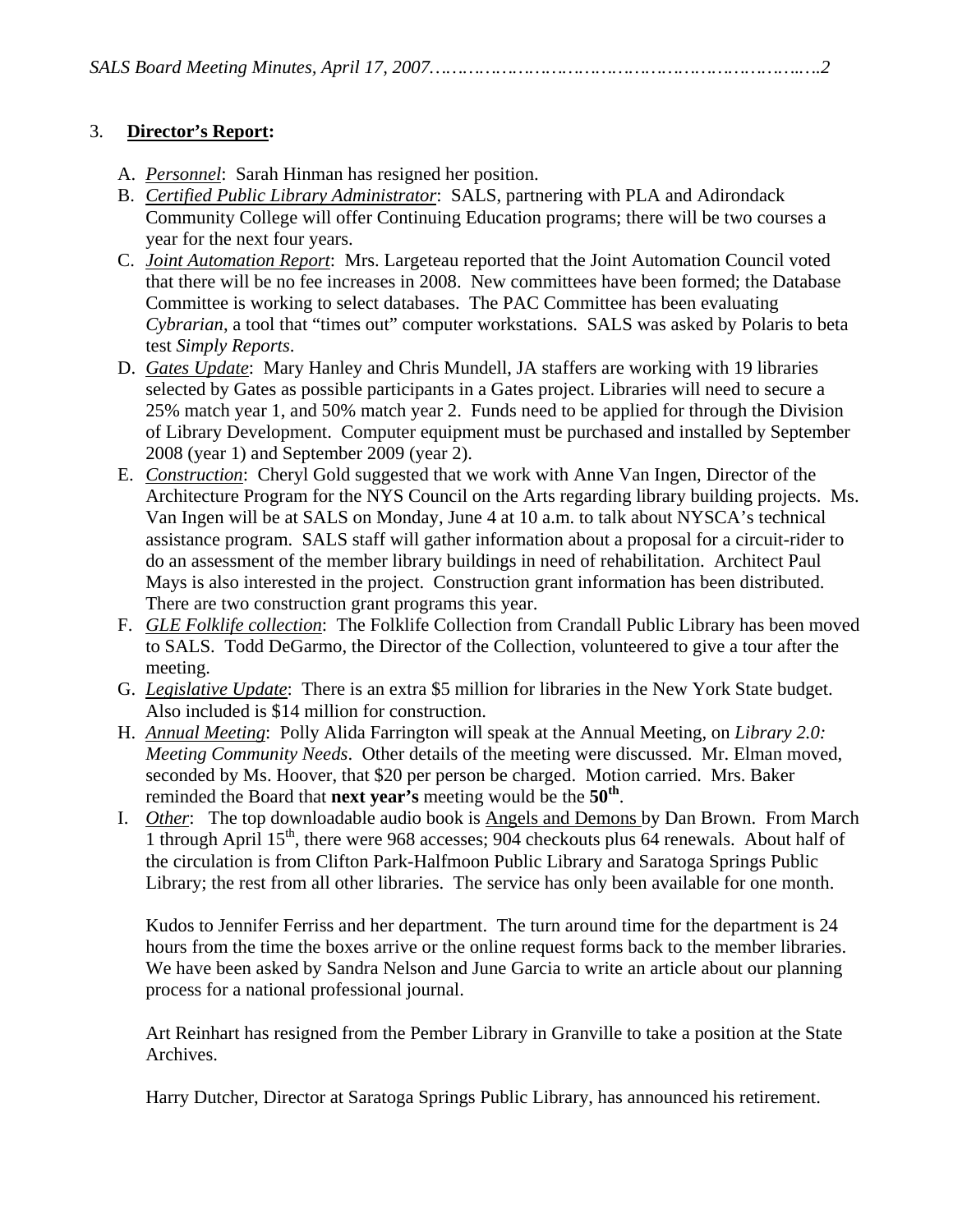*SALS Board Meeting Minutes, April 17, 2007………………………………………………………….….3* 

#### 4. **Committee Reports:**

A. *Audit & Finance*: Mr. Merrill noted that the following budget amendments were needed. SALS received a grant from Senator Betty Little in the amount of \$65,000. \$57,500 of this grant was designated to be passed through to SALS member libraries in her district at \$2,500 each. The Federal LSTA Library 2.0 grant was approved in the amount of \$10,000.

Increase Income: NYS Grant In Aid - \$65,000 LSTA Library 2.0 - 10,000

Increase Expense: NYS Grant In Aid - \$57,500 LSTA Library 2.0 - 10,000 Gates - 7,074

Mr. Merrill moved, seconded by Mr. Hutchins, that the budget amendments be approved. Motion carried.

B. *Building*: The Joint Automation Council approved purchasing a generator for the computer room contingent upon the approval of the SALS Board. Mr. Mundell handed out estimates. Discussion followed. Mr. Elman moved, seconded by Mr. Ring, to philosophically approve the installation of a generator for the server room. The Building Committee will work with JA staff to determine its location and SALS staff will investigate building permit requirements. Motion carried.

The door coming into the building from the parking lot seems to be sagging. Mr. Dutcher volunteered to send someone over from his library to help repair the door. Mrs. Gold noted that many areas of the carpeting are worn and have loose threads.

- C. *Bylaws Committee*: no report
- D. *Central Library Aid and Services*: no report
- E. *County Aid Coordinators*: no report
- F. *Library Services*: Mrs. Smith asked the Board to consider earmarking some of the additional money SALS received from the State to sponsor one individual per library to attend the CPLA courses in partnership with PLA and Adirondack Community College. Each course cost \$250 and there will be seven courses offered for a total of \$59,500.00. All courses will be held at the Saratoga Springs Public Library. Discussion followed. Seconded by Mrs. Franz. Motion carried. Mrs. Piracci asked if the courses could be taped.

Mrs. Smith reviewed the submissions for the Library Programs of the Year. Mrs. Smith nominated Easton Library for *Irish Voices in Story and Song* and Long Lake Library for *Vintage Apron Exhibit* as the winners. Seconded by Mr. Ring. Motion carried.

G. *Personnel*: Mrs. Franz is reviewing the Employee Manual. Modifications should be forwarded to Mrs. Franz.

Mrs. Gold asked about employee contributions to health insurance. Discussion followed. The Personnel Committee will consider this issue.

H. *Trustee Nominating*: Mrs. Smith reported that the Trustee Nominating Committee will present the names of Cheryl Gold, Julia Helms, and Bob Jeffords for election at the Annual Meeting.

# 5. **Unfinished Business:**

6. **New Business:**